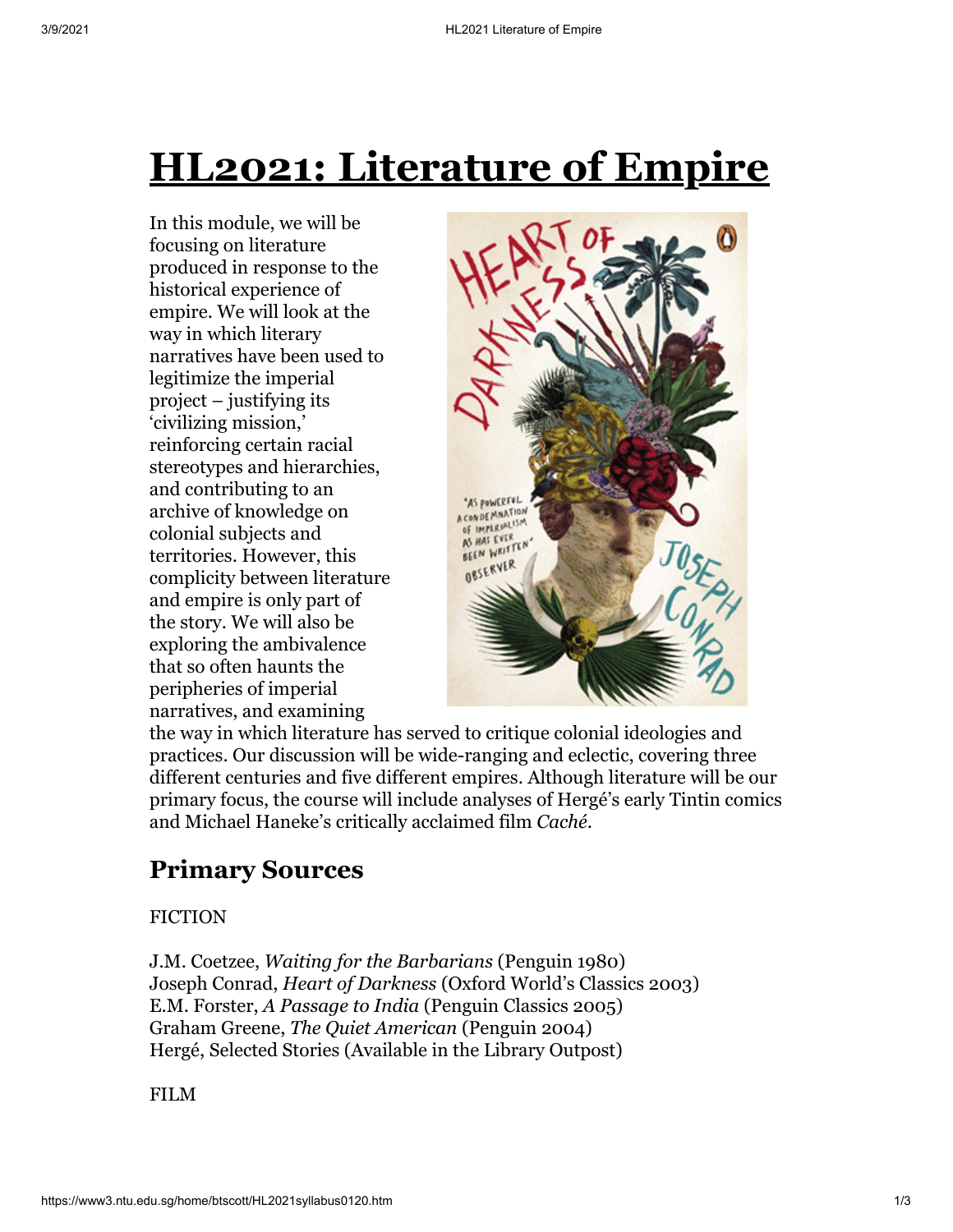*Caché* (dir. Michael Haneke; 2005)

### **Secondary Sources**

Edward Said, *Culture and Imperialism* Edward Said, *Orientalism* David Spurr, *The Rhetoric of Empire: Colonial Discourse in Journalism, Travel Writing, and Imperial Administration*

#### **Assessment**

| Class participation | 10% |
|---------------------|-----|
| Coursework essay    | 40% |
| Examination         | 50% |

### **Lecturer**

Dr. Bede Scott HSS–03–60 [btscott@ntu.edu.sg](mailto:btscott@ntu.edu.sg)

| <b>Week</b>              | <b>Topics</b>                 | <b>Readings</b>                                                                                    |
|--------------------------|-------------------------------|----------------------------------------------------------------------------------------------------|
| $\mathbf{1}$<br>14 Jan   | <b>Introduction to Empire</b> |                                                                                                    |
| $\mathbf{2}$<br>21 Jan   | <b>Empire and Race I</b>      | Joseph Conrad, <i>Heart of</i><br><b>Darkness</b>                                                  |
| 3 <sup>°</sup><br>28 Jan | <b>Empire and Race II</b>     | Joseph Conrad, Heart of<br><b>Darkness</b>                                                         |
| 4<br>4 Feb               | <b>Colonial Adventures</b>    | Hergé, Tintin in the<br>Congo, The Blue Lotus,<br>The Seven Crystal Balls,<br>Prisoners of the Sun |
| 5<br>11 Feb              | <b>Imperial Irony I</b>       | E.M. Forster, A Passage<br>to India                                                                |
| 6<br>18 Feb              | <b>Imperial Irony II</b>      | E.M. Forster, A Passage<br>to India                                                                |
| 7<br>25 Feb              | <b>Imperial Rivalries I</b>   | Graham Greene, The<br>Quiet American                                                               |
| 8                        | <b>Recess</b>                 |                                                                                                    |